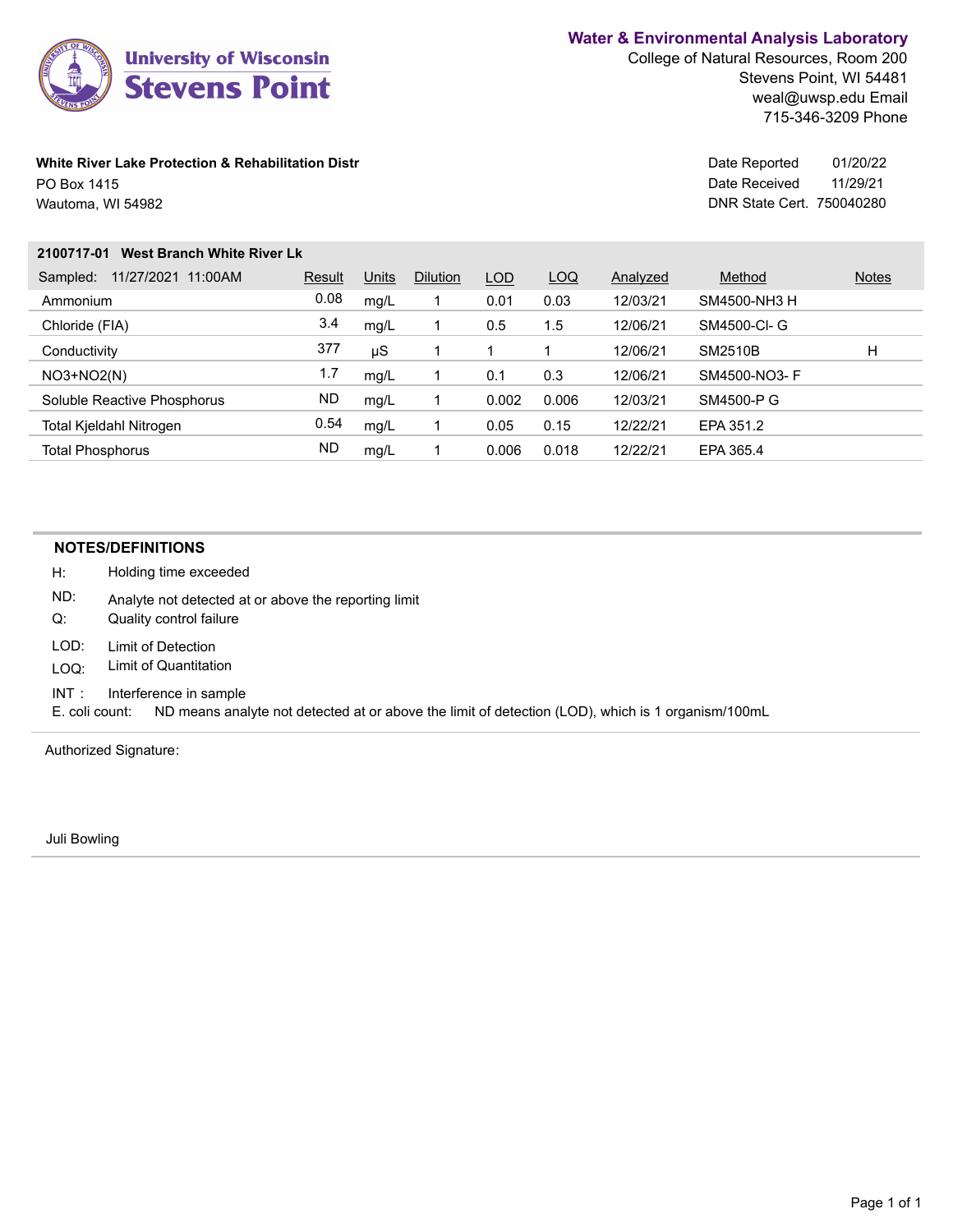# Lake Monitoring Report West Branch Millpond (White River) (704004) Fall 2021

The Water and Environmental Analysis Laboratory at the University of Wisconsin Stevens Point has provided lake monitoring reports to Wisconsin citizens and groups since the 1970s. Our new report allows us to combine results from some of your monitoring through our laboratory with results stored in the Wisconsin Department of Natural Resources Surface Water Integrated Monitoring System (SWIMS) database. In report that follows, we are showing results described as collected in the upper 6.5 feet (2 meters) of your lake and any concentrations reported as below the detection limit are plotted at one-half of the detection limit. If you see graphs with no data plotted, this means no data has been collected, or it has not been entered into the WDNR SWIMS database.

We are still improving this new report format and we encourage you to let us know if you believe something is missing, something is in error or the report could be improved. Your comments will be important to our ongoing efforts to develop new data presentation tools and for improving the report.

Please send your comments and questions to usat [weal@uwsp.edu.](mailto:weal@uwsp.edu)

Thank you for your efforts to monitor and understand Wisconsin's water resources.

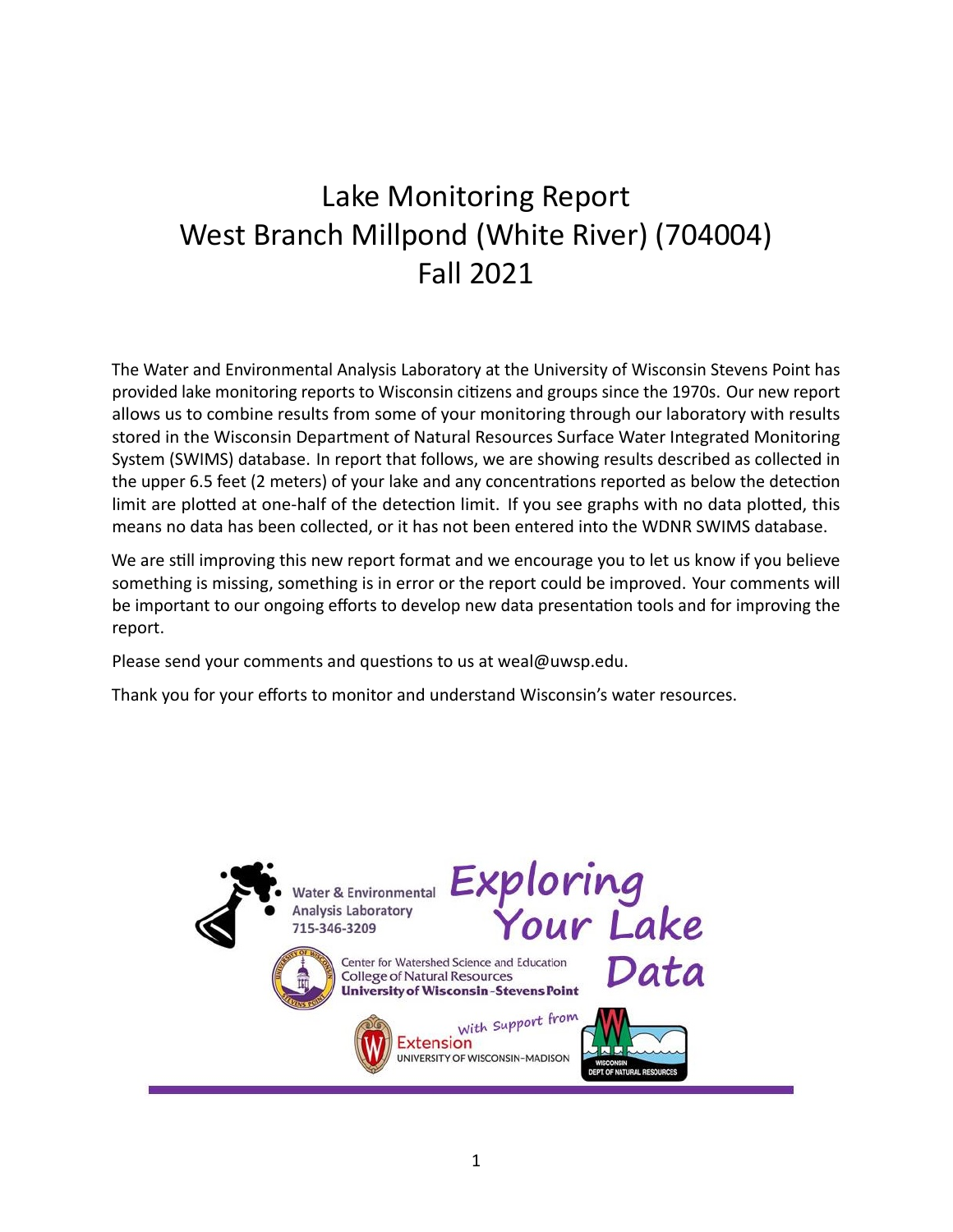### **Total and Reactive Phosphorus**



 Phosphorus concentrations likely control the growth and amount of algae in your lake. A trend in phosphorus concentrations over time may indicate changes in the watershed that lead to more (or less) phosphorus entering the lake. The horizontal line shows the upper limit for maintaining a lower likelihood of nuisance algal blooms in your lake type.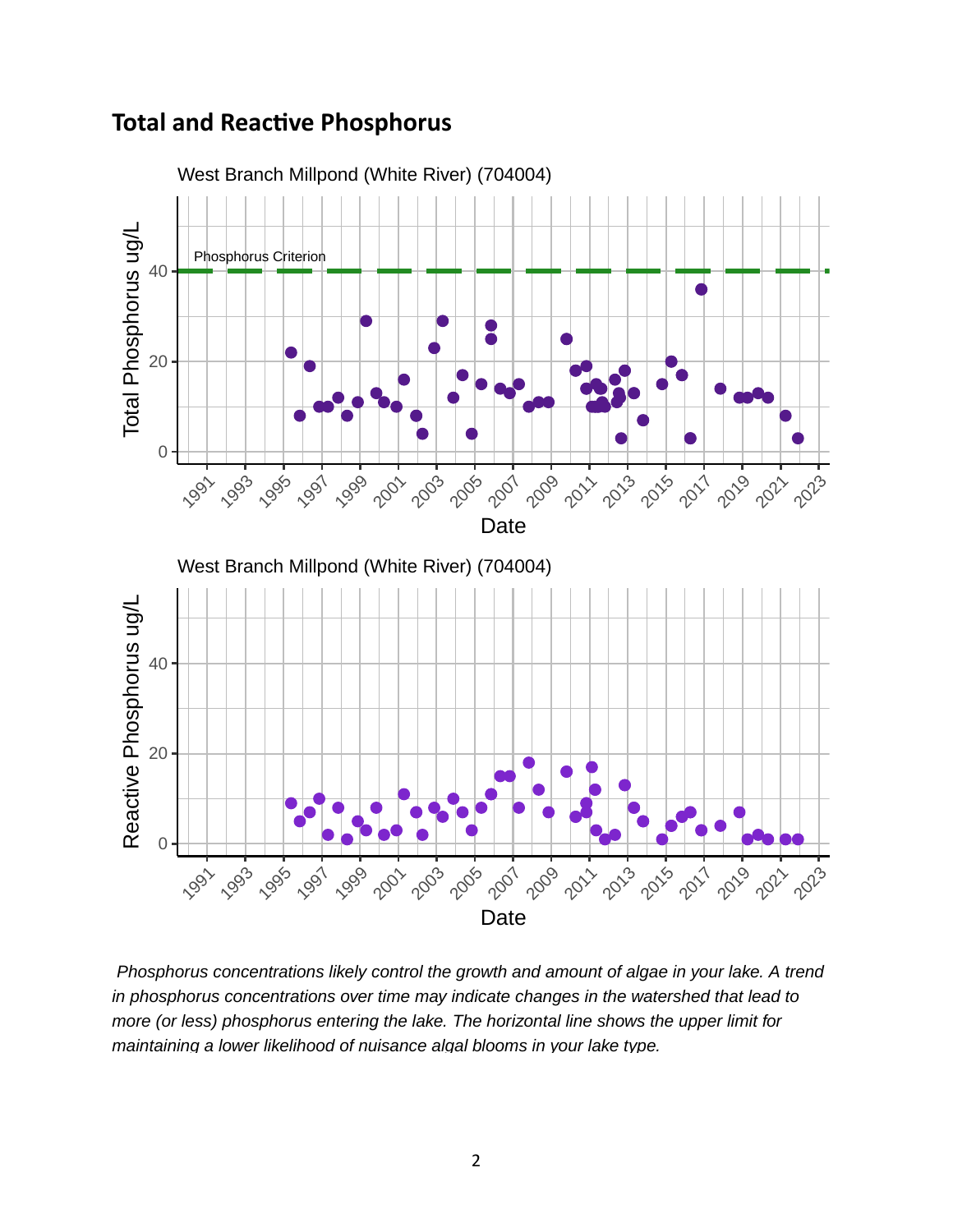

**Total Kjeldahl Nitrogen and Nitrate+Nitrite Nitrogen**

 Nitrogen is a critical element for the growth of algae and plants in a lake. Nitrogen concentrations are less likely to be controlling the overall biological productivity than phosphorus concentrations, but increasing nitrogen over time can lead to changes in amount and type of plant and algal communities.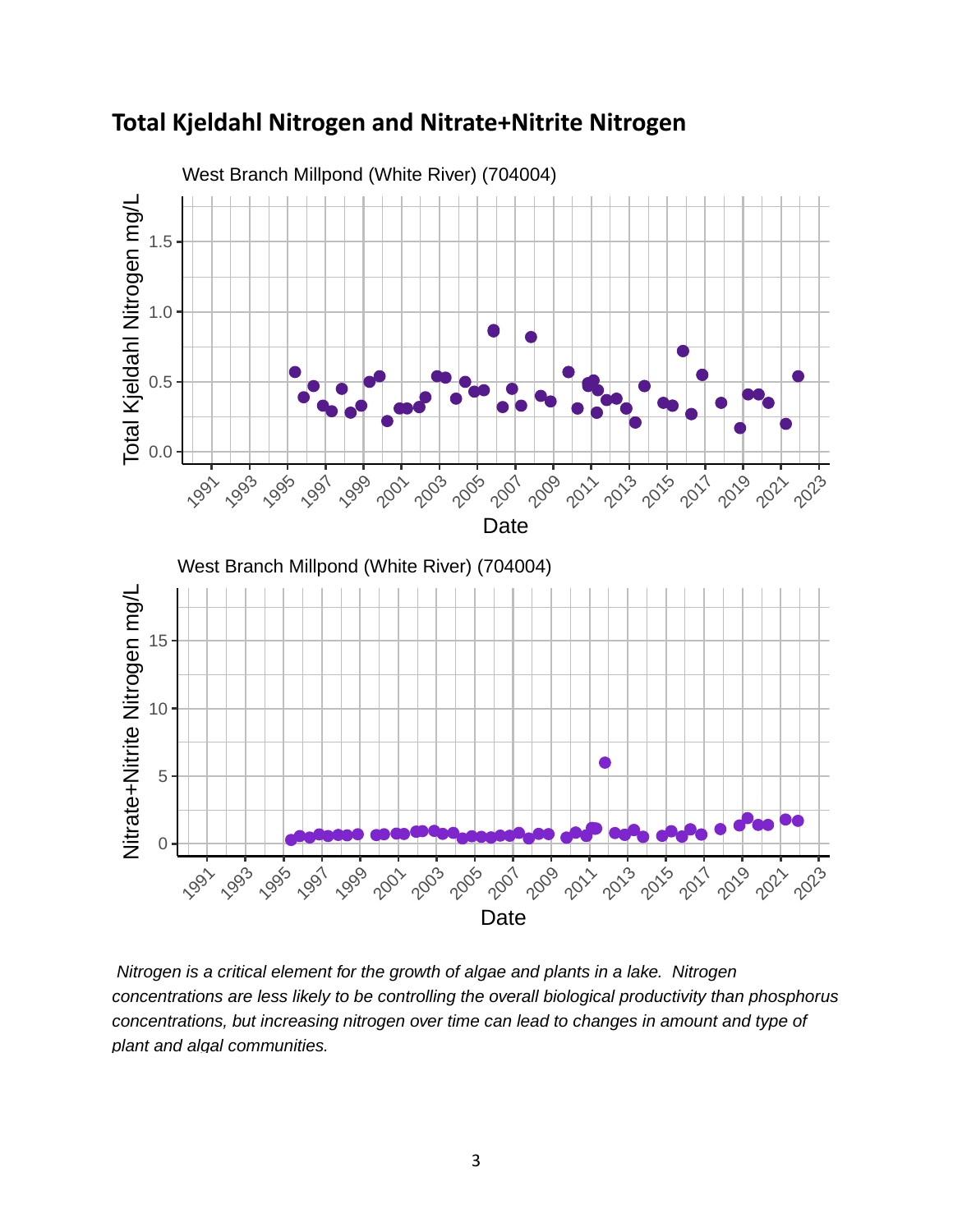#### West Branch Millpond (White River) (704004) 600 Conductivity uS/cm Conductivity uS/cm 500 400 300 200 2023 1991 19<sub>93</sub> 19<sub>92</sub> 19<sub>93</sub> 19<sub>02</sub> 190<sub>2</sub> 190<sub>9</sub> 19<sub>12</sub> 19<sub>12</sub> 19<sub>12</sub> 19<sub>19</sub> 19<sub>15</sub> **Date** West Branch Millpond (White River) (704004) Alkalinity mg/L as CaCO3 Alkalinity mg/L as CaCO3 250 200 150 2005 **2003** 2019-2021 1991 2023 1993 1991 1999 2001 2007 2013 2015 2017 Date

## **Conductivity and Total Alkalinity**

 Conductivity is a measure of all the dissolved minerals and salts in your lake. Much of this results from groundwater slowly dissolving the local rocks and minerals as it moves towards your lake. Changes over time may reflect variations in water levels and the addition of salts from deicing and water softening. Alkalinity measures those forms of dissolved minerals that resist changes to pH in the lake.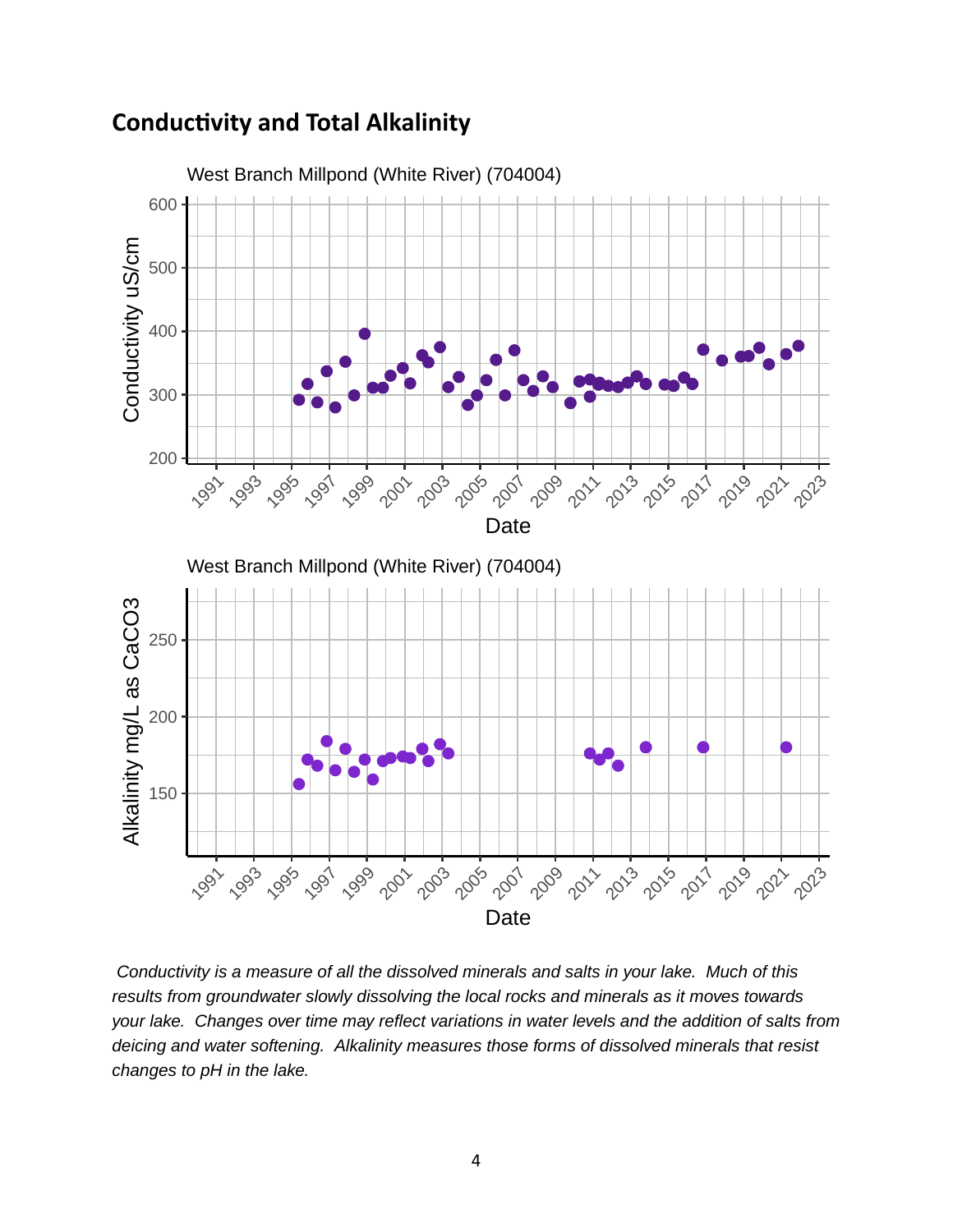# **Calcium and Magnesium**



 Calcium and magnesium are two essential elements that enter your lake from the groundwater. Calcium is important for the formation of shells in mussels and snails. Lakes with more than 30 to 40 mg/l calcium are considered to be hardwater lakes while those with less than 10 mg/l are softwater.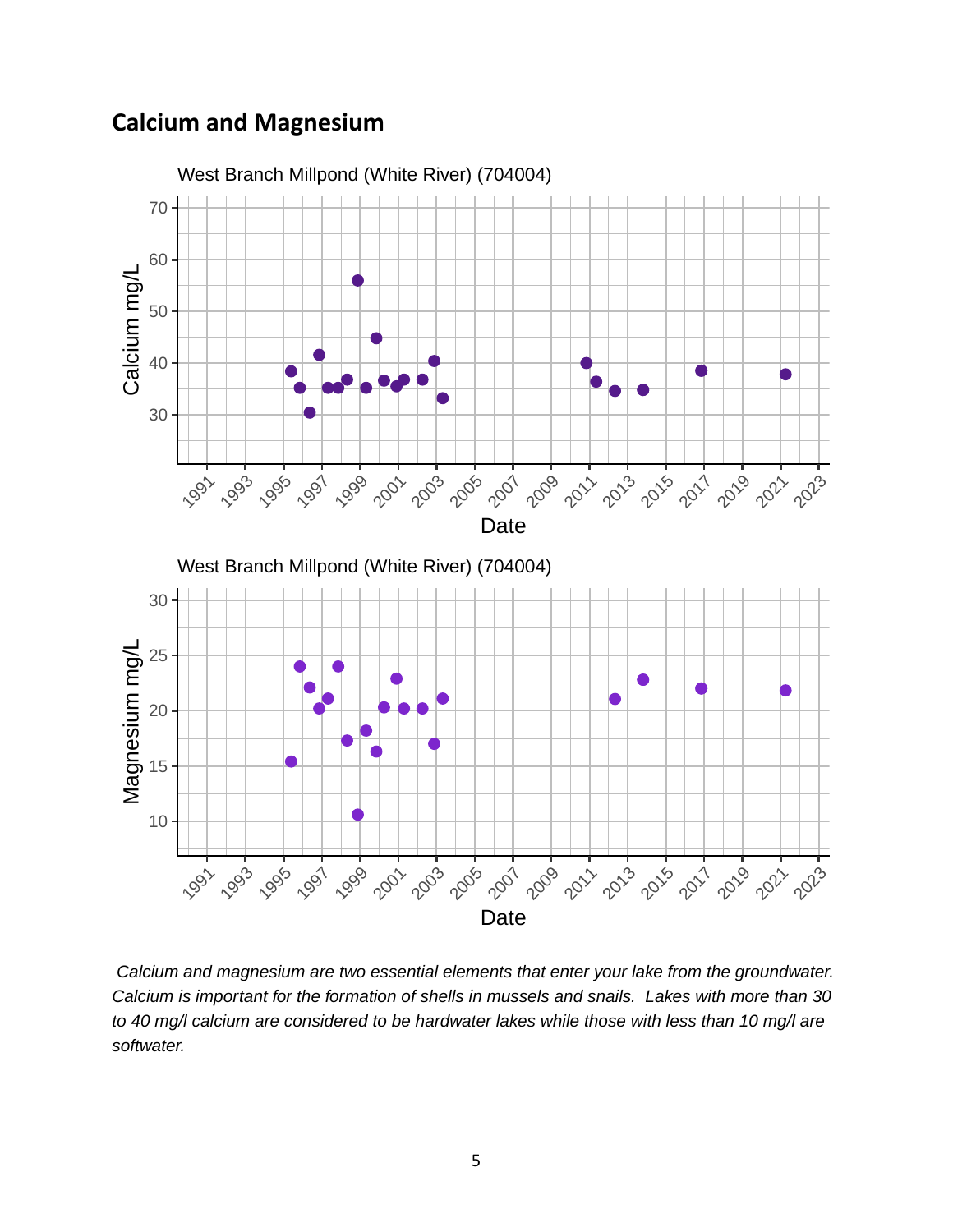## **Chloride and Sodium**



 Chloride and sodium concentrations can be naturally occurring at 2 to 3 mg/l in Wisconsin but higher concentrations, especially where trends indicate the concentrations are increasing, usually represent additions of salt from road deicing compounds, water softening salts and fertilizers.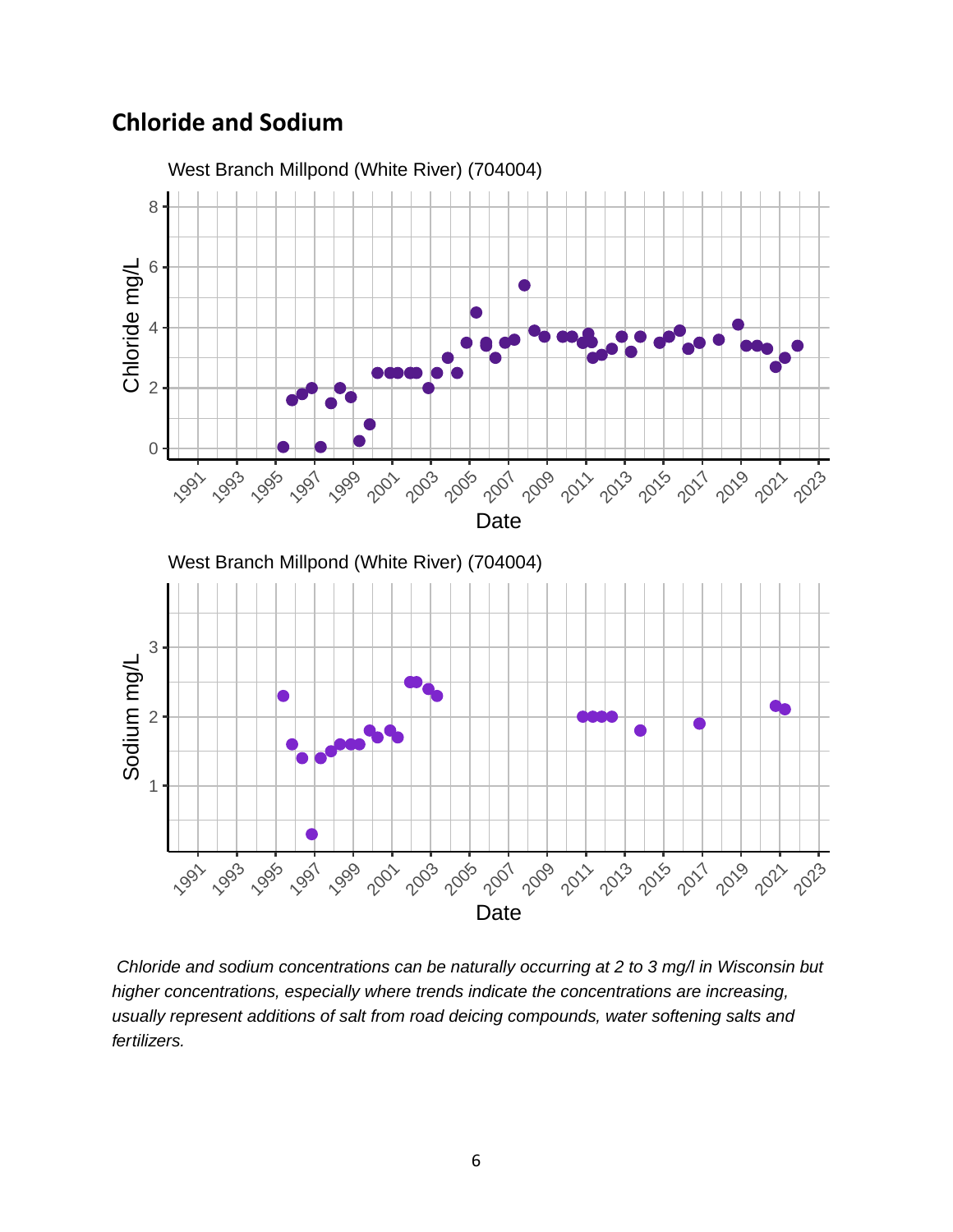

#### **Chlorophyll over time and during the growing season**

 Chlorophyll is an algal pigment and its concentration is a measure of the amount of suspended algae in the lake. The upper figure shows how chlorophyll concentrations have varied over time. The lower figure shows how the concentrations have varied within the year. Seasonal variation reflects how phosphorus concentrations, mixing and warming influence algal concentrations.

2012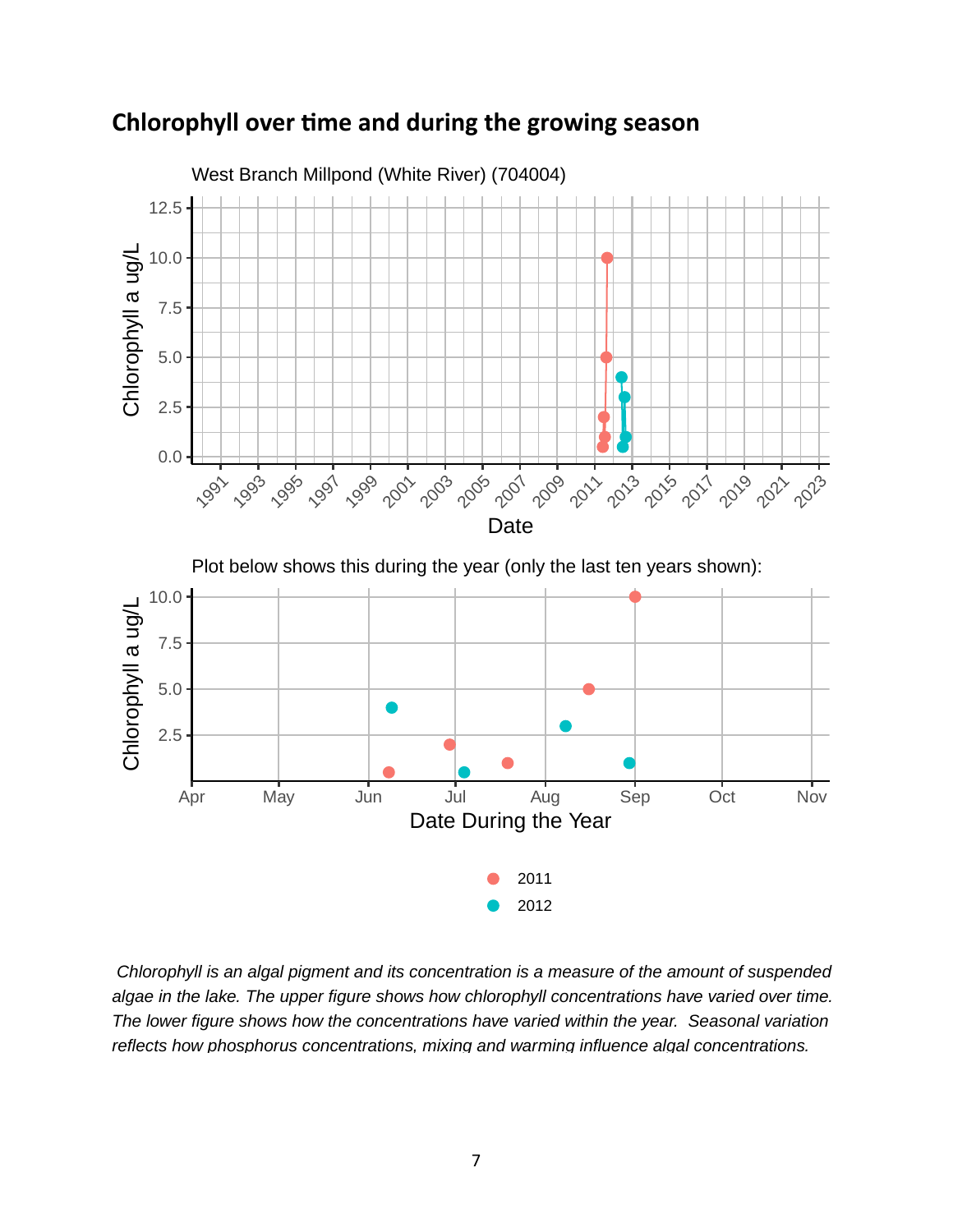### **Secchi Depth over time and during the growing season**



 Secchi Disk depth measurements can vary over time with changes in the amount of algae and they also vary during the year as algae respond to phosphorus additions and recycling, and increasing temperature, in addition to variations in turbidity from lake mixing. If you do not see data plotted above, this means that no Secchi Disk data has been collected, or the data has not been entered into the WDNR SWIMS database.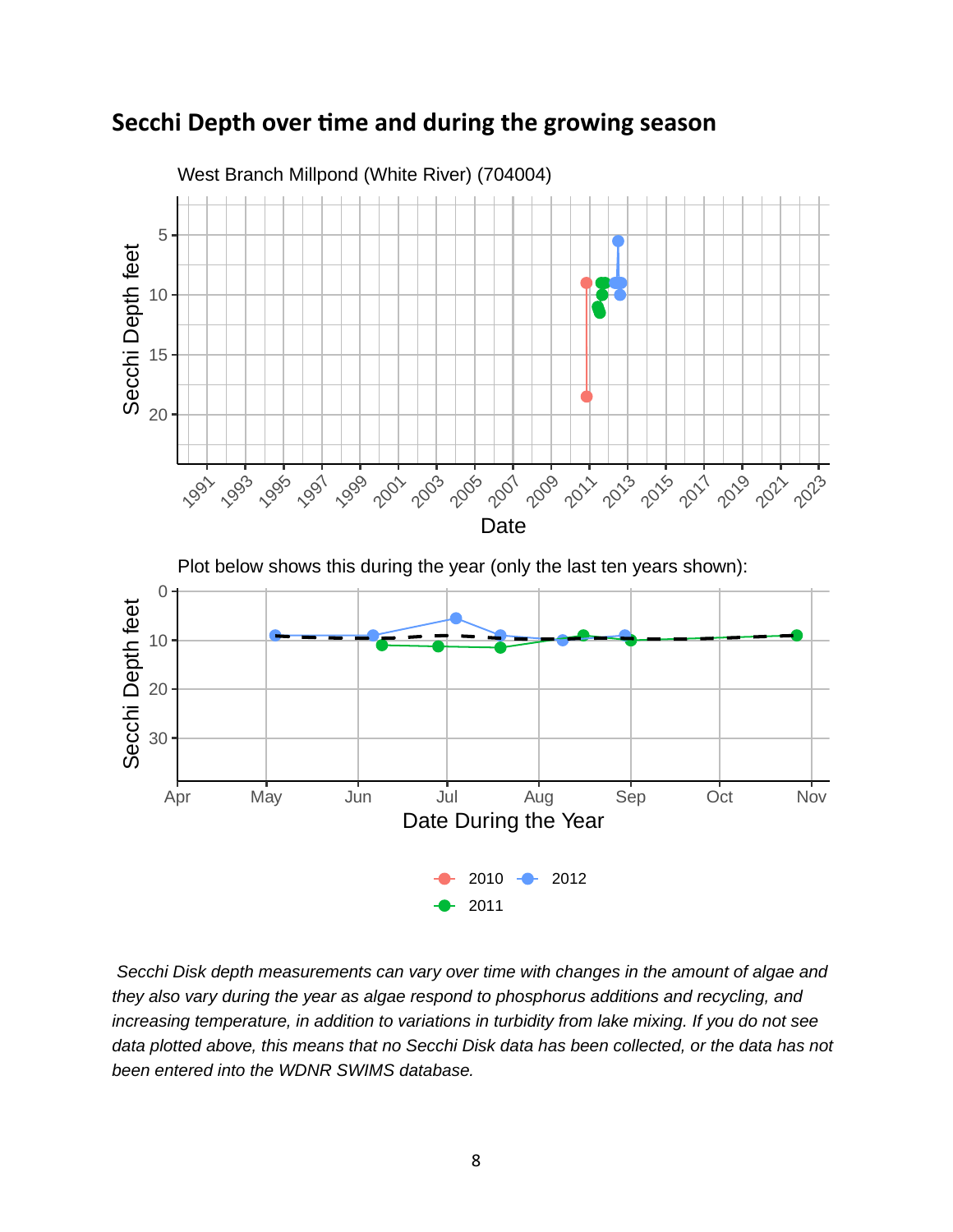



Plot below shows this during the year (only the last ten years shown):

Plot below shows this during the year (prior to the last ten years shown):



Total phosphorus concentrations can vary during the year due to settling, release and runoff.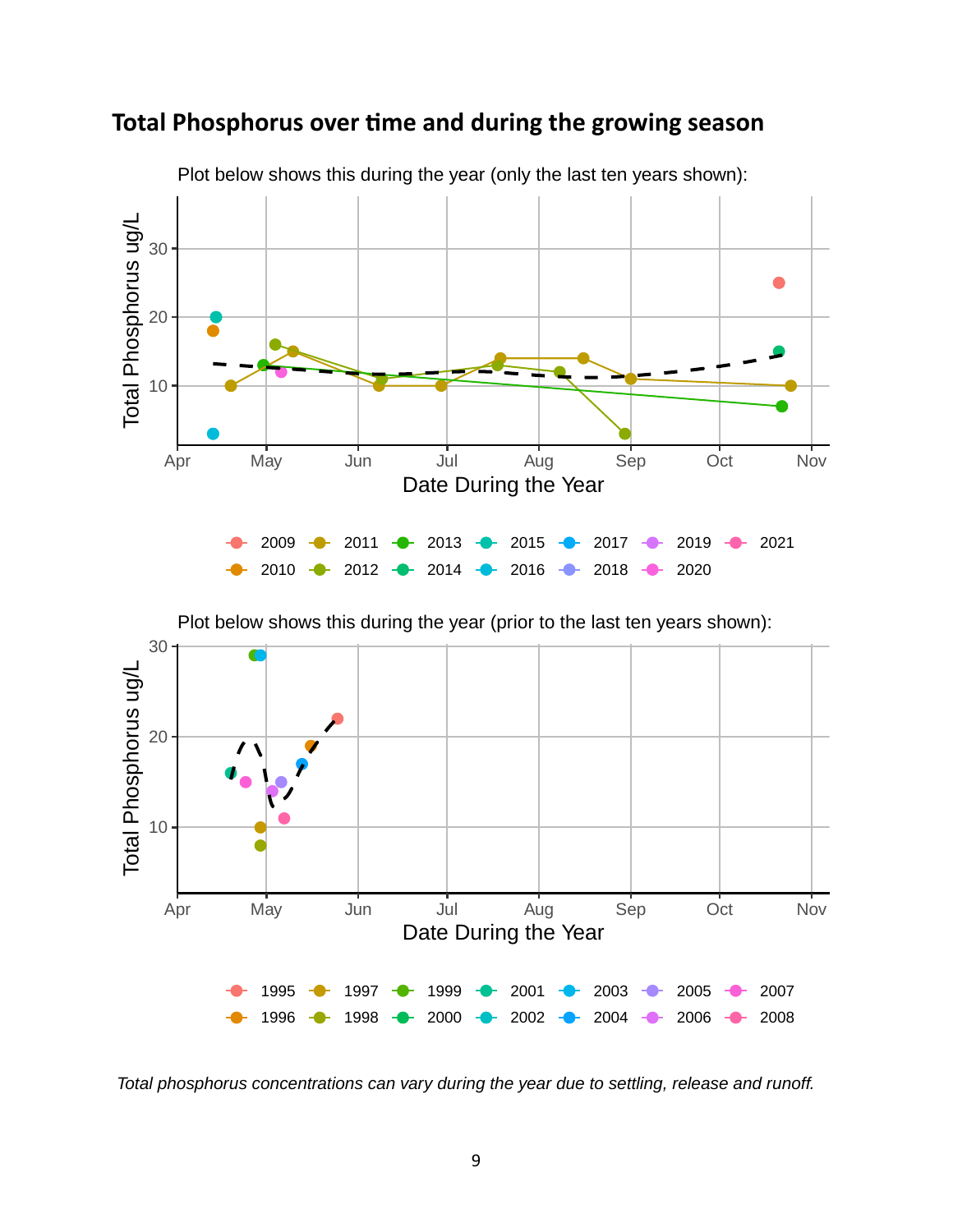# **Temperature profiles during the year**



 Temperature profiles show the extent to which the lake stratifies as the lake warms in the summer and mixes as it cools in the fall. If you do not see data plotted above, this means that no temperature data has been collected, or the data has not been entered into the WDNR SWIMS database.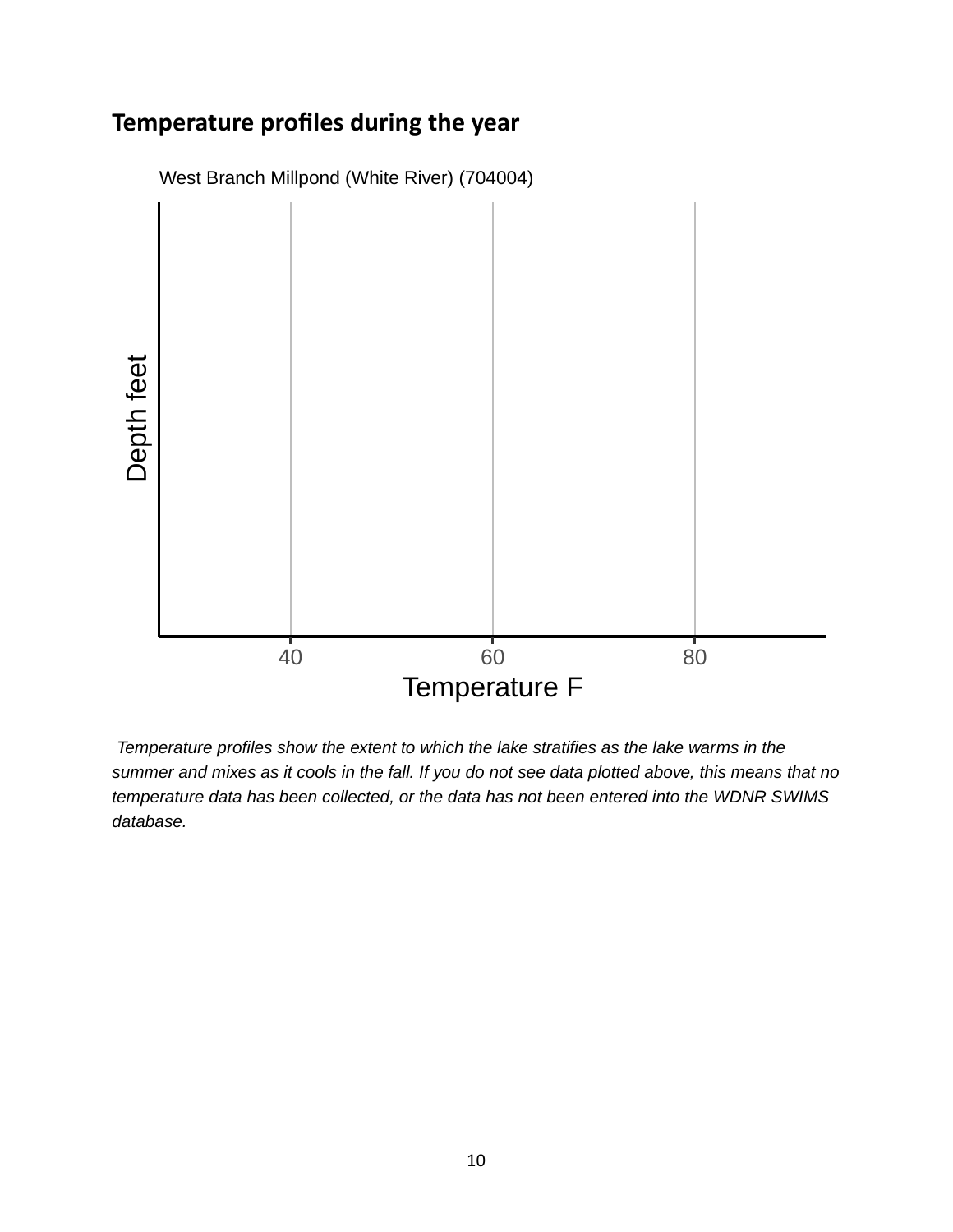# **Dissolved oxygen profiles during the year**



West Branch Millpond (White River) (704004)

 Dissolved oxygen profiles show how and where oxygen is consumed in the lake by microbial respiration and added to the lake by mixing with the atmosphere and photosynthesis at different depths. If you do not see data plotted above, this means that no dissolved oxygen data has been collected, or the data has not been entered into the WDNR SWIMS database.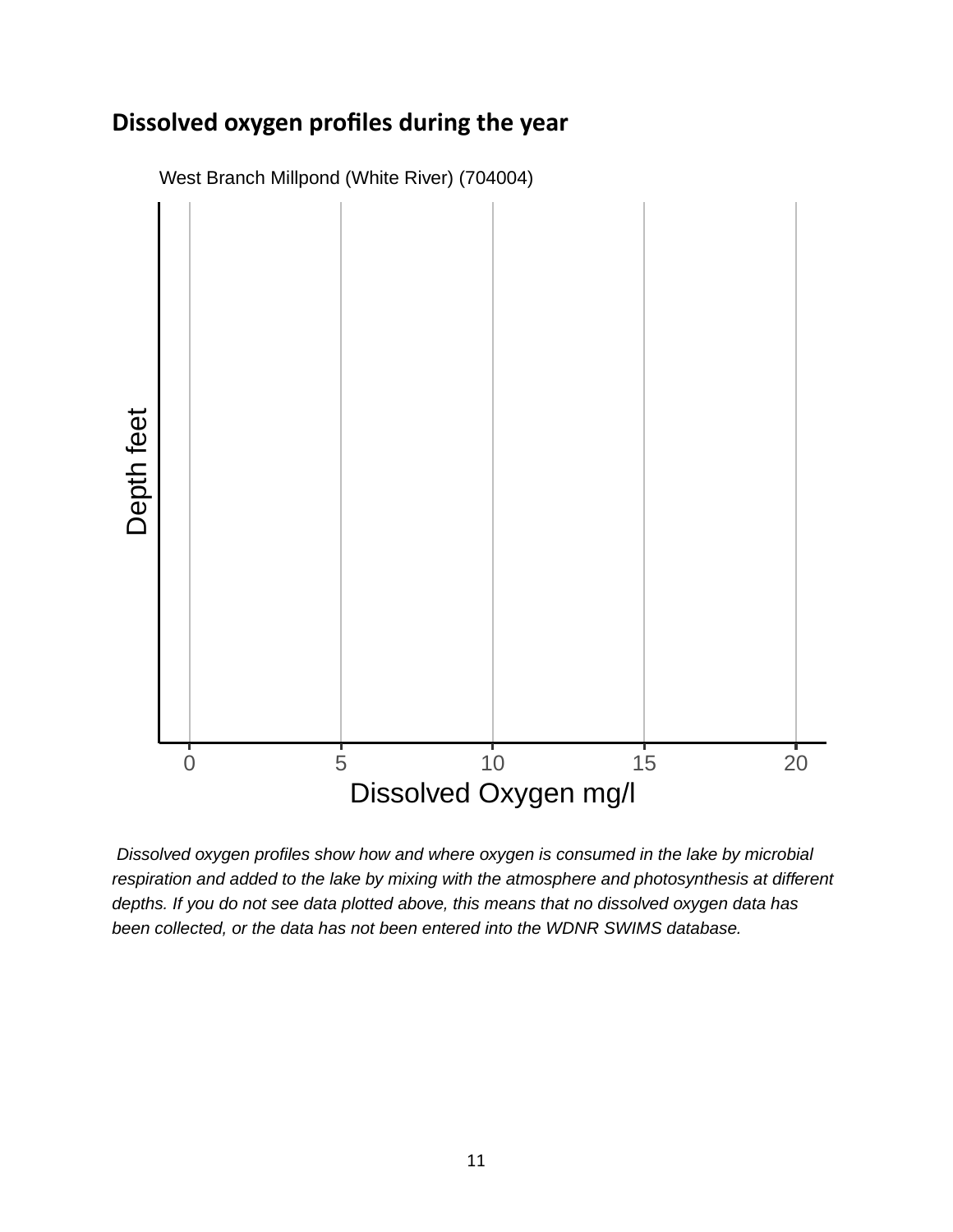



 Concentration of Nitrate + Nitrite varies during the year due to uptake by plants and algae and denitrification.